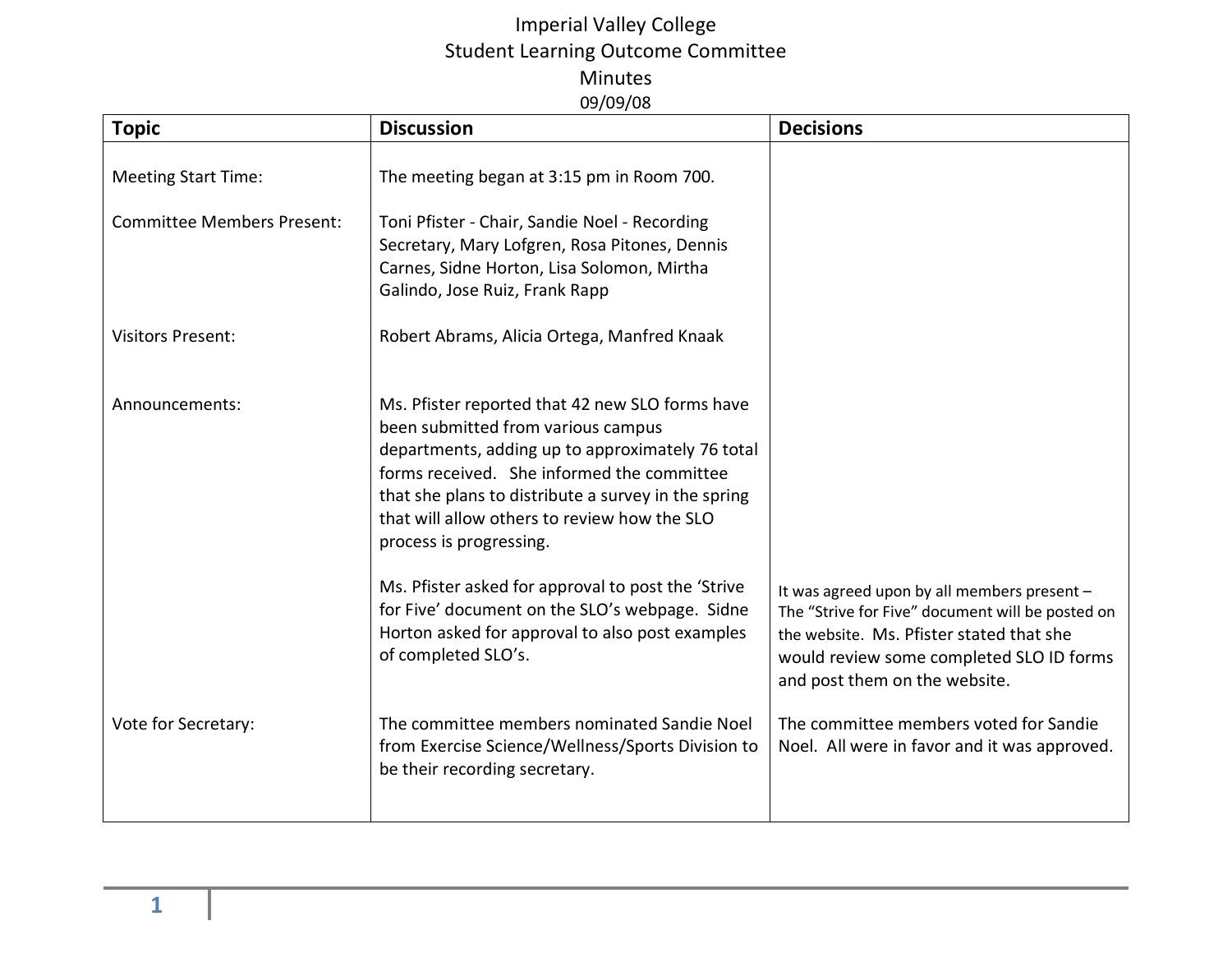## Imperial Valley College Student Learning Outcome Committee Minutes 09/09/08

| <b>Topic</b>                | <b>Discussion</b>                                                                                                                                                                                                                                                                                                                                                  | <b>Decisions</b>                                                                                                                                                                                                                                                                                                         |
|-----------------------------|--------------------------------------------------------------------------------------------------------------------------------------------------------------------------------------------------------------------------------------------------------------------------------------------------------------------------------------------------------------------|--------------------------------------------------------------------------------------------------------------------------------------------------------------------------------------------------------------------------------------------------------------------------------------------------------------------------|
| <b>Visitors Comments:</b>   | None.                                                                                                                                                                                                                                                                                                                                                              |                                                                                                                                                                                                                                                                                                                          |
| <b>Review of Minutes:</b>   | The minutes for July 22, 2008 were reviewed.                                                                                                                                                                                                                                                                                                                       | The minutes were approved with a noted change<br>in the section, Review of ISLO ID Forms. The<br>approved minutes will be posted to the SLO<br>website.                                                                                                                                                                  |
| <b>Unfinished Business:</b> | A sample of Institutional Level Learning Outcomes<br>from Bakersfield College was distributed for<br>review and discussion.                                                                                                                                                                                                                                        |                                                                                                                                                                                                                                                                                                                          |
| <b>New Business:</b>        | 1. The Purpose of the SLO Committee:<br>A hand out was distributed on examples for<br>purposes of the SLO committee. The members<br>reviewed the document and discussed various<br>purposes for this committee.                                                                                                                                                    | The members agreed to the following four<br>purposes: 1) Educate the campus<br>community about outcomes and<br>assessments; 2) Provide outcome and<br>assessment tools and resources to the<br>campus community; 3) Manage outcome<br>data and the evaluation processes; and 4)<br>Assess and improve the outcome cycle. |
|                             | Dennis inquired if the SLO's would become more<br>transparent and if they will be shared with<br>students. Ms. Pfister stated that it is hoped by<br>the committee that in spring instructors' will<br>begin listing their outcomes in their syllabus.<br>Dennis shared that this would help students<br>comprehend what they will gain from taking the<br>course. |                                                                                                                                                                                                                                                                                                                          |